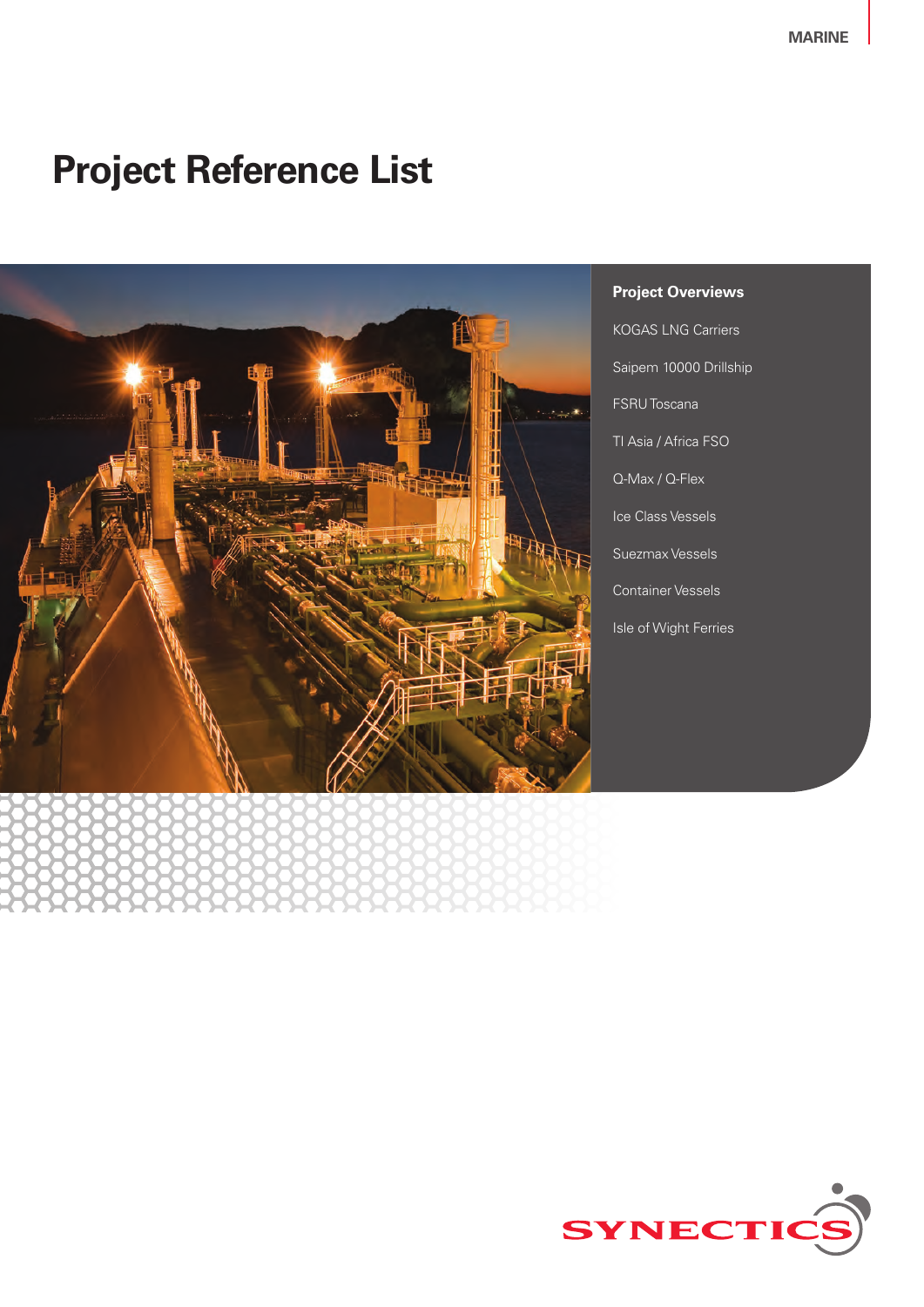# Project Overviews

**Synectics is a world leader providing integrated surveillance solutions to the Marine sector. We have 30 years' experience designing, manufacturing and deploying turnkey systems for the world's largest and most demanding applications.**

#### **Q-Max**

The Q-Max vessels were first ordered by Qatar Gas Transport Company in 2005, built by DSME and the first delivered in 2007. It is estimated that Q-Max carriers have about 40% lower energy requirements and carbon emissions than conventional LNG carriers. Q-Max vessels are equipped with an onboard re-liquefaction system to handle the boil-off gas, liquefy it and return the LNG to the cargo tanks. The onboard re-liquefaction system allows for a reduction in LNG losses, which produces economic and environmental benefits.

#### **Q-Flex**

Until the first service of the Q-Max LNG vessels, the Q-Flex LNG Carriers were the largest in the world with a capacity of 1.5 times greater than a typical LNG carrier. They are built using the same technology and specification as the Q-Max ensuring energy efficiency and economic savings.

#### **KOGAS**

KOGAS LNG Carriers are used to bulk ship LNG between Yemen and Russia's Sakhalin-2 project to KOGAS import terminals at Pyong Taek, Incheon and Tong Yeong.

#### **FSRU Toscana**

This LNG carrier has been converted into a Floating Storage and Re-Gasification Unit (FSRU) turning the vessel into a floating terminal that can be situated offshore or at a new or purpose-built jetty or pier. The FSRU will receive liquid natural gas (LNG) from offloading LNG carriers, and the onboard regasification system provides gas send-out through flexible risers and pipeline to shore.

#### **Saipem 10000 Drillship**

The Saipem 10000 is Saipem's innovative highly technological drillship for the exploration and development of hydrocarbon reservoirs in deep and ultradeep waters. Its position is controlled in realtime by a dynamic positioning system based upon a satellite (GPS) and a hydro-acoustic reference system. It maintains a steady operating position by using six azimuth thrusters and a computerised system that corrects the effects of wind, wave, and current, also in realtime. The vessel is capable of operating in water depths of up to 3,000 m and can drill wells to 10,000 m. The Saipem 10000 has a crude oil storage of 140,000 bbl and process facilities capacity of 20,000 b/d.

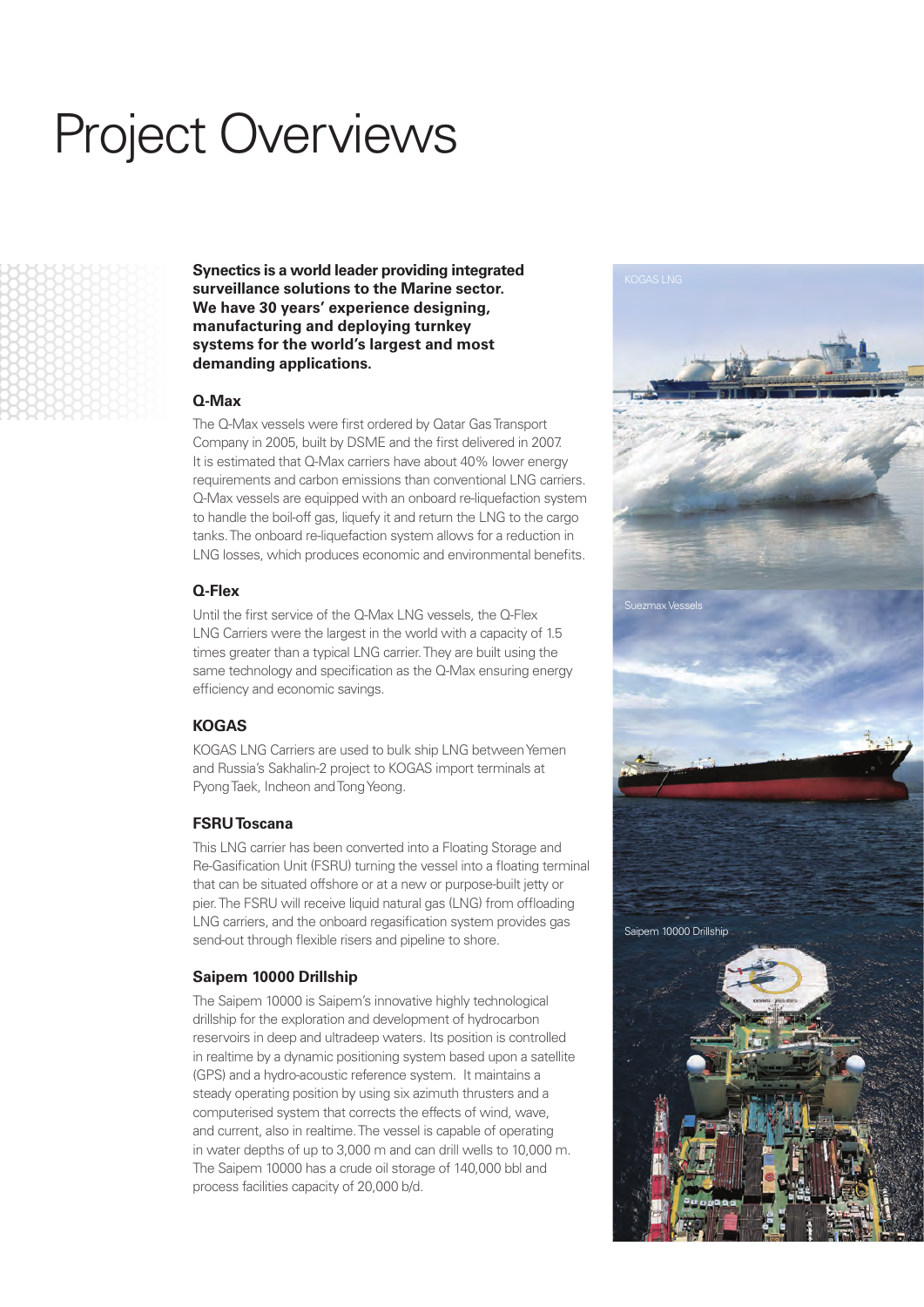

Valle Bianca



#### **Suezmax Oil Tankers**

Atlântico Sul Shipyard was established in November 2005 to rejuvenate the Brazil shipbuilding industry. It is the biggest and most modern naval and offshore construction and repair shipyard in the Southern hemisphere. These vessels were the first to be manufactured at the shipyard.

#### **Oil Product Carriers**

Valverde, Valle Bianca, Valle Azzura, Valrossa are oil product carriers owned by Navigazione Montanari. These highly specialised vessels, built by SPP Shipyard, Korea, have features such as double hull longitudinal bulkheads and high pumping capacity. These features make the vessels reliable and safe, complying with the latest requirements for oil pollution prevention.

#### **Oil Carriers – VLCC**

Samco America, Europa, Asia, Scandinavia and China are Very Large Crude Carriers (VLCC) with a length of 333 m, width 60 m, draught 22.5 m and a deadweight capacity of 318,000 tonnes. These vessels can transport up to 346,261 tonnes of crude oil.

#### **Container Vessels – Hapag Lloyd**

Prague, Sofia, Vienna, Basle, Budapest and Frankfurt Express are container vessels operated by Hapag Lloyd with a capacity of 100,000 tonnes of freight.

#### **Isle of Wight Ferries**

Wightlink's three fuel efficient vessels (Wight Light, Wight Sky and Wight Sun), which were built in the Brodogadiliste Kraljevica shipyard in Croatia, provide better passenger facilities on route between Lymington and Yarmouth. Each vessel can carry 350 pedestrian passengers and 13 cars.

### **TI Asia / Africa FSO's**

These Floating Storage and Offloading vessels (FSO) were originally constructed as Ultra Large Crude Carriers in 2002 / 2003 by DSME and were the largest double-hulled supertankers in the world (named Alhambra and Metropolis). Tankers International LLC purchased and converted these vessels to FSO's in 2009 / 2010. They are currently located in the Al Shaheen oilfield, offshore Qatar.

#### **Ice Class Vessels**

RS James Clark Ross is a research vessel owned by British Antarctic Survey. The vessel can steam at a steady two knots through level sea ice one metre thick. To assist passage through heavy pack ice, a compressed air system rolls the ship from side to side freeing the passage. The ship is designed with an extremely low noise signature to allow sensitive underwater acoustic equipment to operate effectively.

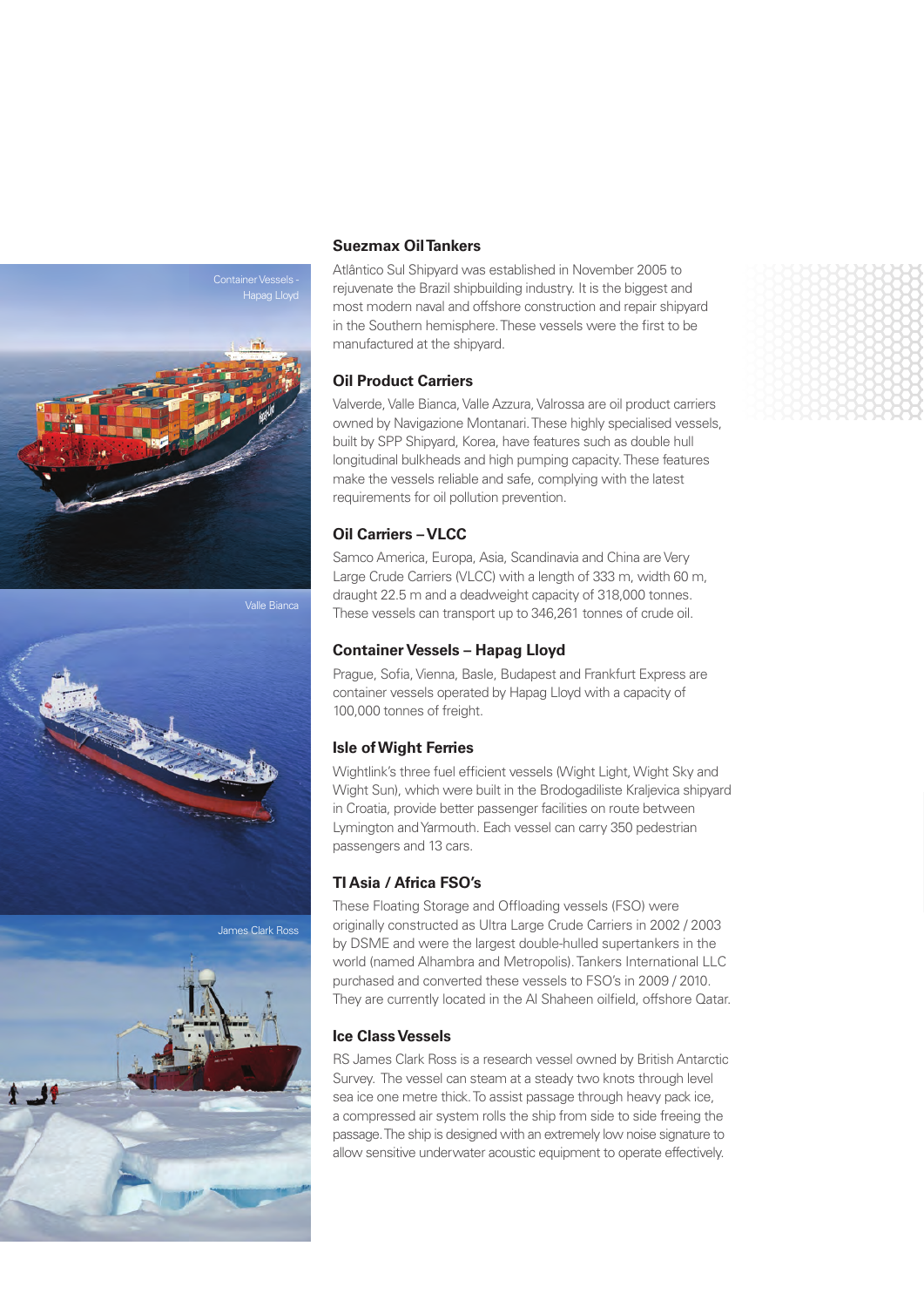# **Marine Project List**

| <b>Client</b>                                                                              | <b>Owner</b>                    | <b>Country</b>           | Project                                                                                                                      |
|--------------------------------------------------------------------------------------------|---------------------------------|--------------------------|------------------------------------------------------------------------------------------------------------------------------|
| <b>Daewoo Shipbuilding</b><br>and Marine Engineering<br>(DSME)                             | Maran Gas Maritime              | Greece                   | H2288, H2291-2292<br>& H2295-2296<br><b>Maran LNG Carriers</b>                                                               |
| <b>DSME</b>                                                                                | Awilco LNG                      | Norway                   | H2289-2290 Awilco LNG Carrier                                                                                                |
| <b>DSME</b>                                                                                | <b>TMS</b> Tankers              | Greece                   | H2297-2298 H2400-2401 Oceanus LNG Carrier                                                                                    |
| <b>DSME</b>                                                                                | Excelerate LNG                  | <b>USA</b>               | H2402 LNG Carrier                                                                                                            |
| <b>DSME</b>                                                                                | Sonangol                        | Angola                   | H2280-2282 LNG Carriers                                                                                                      |
| <b>DSME</b>                                                                                | RasGas / MOL                    | Japan                    | H2249-2253 LNG Carriers Q-Flex LNG Carriers                                                                                  |
| <b>DSME</b>                                                                                | <b>QatarGas</b>                 | <b>Qatar</b>             | H2255-2257 LNG Carriers Q-Max LNG Carriers                                                                                   |
| <b>DSME</b>                                                                                | Stena Bulk Gothenburg           | Sweden                   | H2268 "Stena Crystalsky" & H2278 "Stena Clearsky" LNG Carriers                                                               |
| Hyundai Samho                                                                              | Golar LNG                       | Norway                   | S658 "Golar Glacier" & S659 "Golar Kelvin" LNG Carrier                                                                       |
| <b>DSME / Hyundai Heavy</b><br><b>Industries (HHI) / Hanjin</b><br><b>Heavy Industries</b> | <b>KOGAS</b>                    | <b>Korea</b>             | H2260-2261 LNG Carriers<br><b>H1903 LNG Carrier</b><br>N192-193 LNG Carrier                                                  |
| <b>HHI</b>                                                                                 | Shell Nigeria                   | Nigeria                  | H <sub>1295</sub> -1296 LNG Carriers                                                                                         |
| <b>HHI</b>                                                                                 | Brunei Gas Carriers             | <b>Brunei</b>            | H2606 LNG Carrier                                                                                                            |
| <b>HHI</b>                                                                                 | <b>NLNG Bonny Gas Transport</b> | Nigeria                  | <b>H2636-2637 LNG Carrier</b>                                                                                                |
| <b>DSME</b>                                                                                | Sovcomflot                      | Russia                   | H2241-2242 LNG Carriers                                                                                                      |
|                                                                                            |                                 |                          |                                                                                                                              |
| <b>Client</b>                                                                              | Owner                           | <b>Country</b>           | Project                                                                                                                      |
| <b>DSME</b>                                                                                | <b>MOL</b>                      | Japan                    | <b>H2419 FSRU</b>                                                                                                            |
| <b>Elsag Datamat SpA</b>                                                                   | <b>OLT Offshore LNG Toscana</b> | <b>Italy</b>             | <b>FSRU Toscana</b>                                                                                                          |
| <b>Samsung Heavy Industries</b>                                                            | <b>Saipem</b>                   | <b>Italy</b>             | Saipem 10000 Drillship and Upgrade                                                                                           |
|                                                                                            |                                 |                          |                                                                                                                              |
| <b>Client</b>                                                                              | Owner                           | <b>Country</b>           | Project                                                                                                                      |
| <b>Esteleiro Atlantico Sul</b>                                                             | <b>Transpetro</b>               | <b>Brazil</b>            | Suezmax Oil Tankers x 10                                                                                                     |
| Tesma                                                                                      | <b>Samco</b>                    | <b>Korea</b>             | <b>Samco Oil Carrier x 5</b>                                                                                                 |
| <b>DSME</b>                                                                                | <b>Hellespont</b>               | <b>Greece</b>            | H5183-5184 "Alhambra" and "Metropolis"<br>402,000 Ultra Large Crude Carriers (ULCC) Tankers<br>(now TI Asia and Africa FSOs) |
| Yangfan                                                                                    | Essberger                       | Germany /<br>Netherlands | H2181-2183 Bulk Carriers                                                                                                     |
|                                                                                            |                                 |                          |                                                                                                                              |
| <b>HHI</b>                                                                                 | Knutsen                         | Norway                   | 157,000 Shuttle Oil Tanker                                                                                                   |
| <b>HHI</b>                                                                                 | Pertamina                       | Panama                   | H1540-1541 260,000 DWT Oil Carriers                                                                                          |
| <b>SPP Shipyard</b>                                                                        | Montanari                       | Italy                    | HN1009-1012 Oil Product Tankers                                                                                              |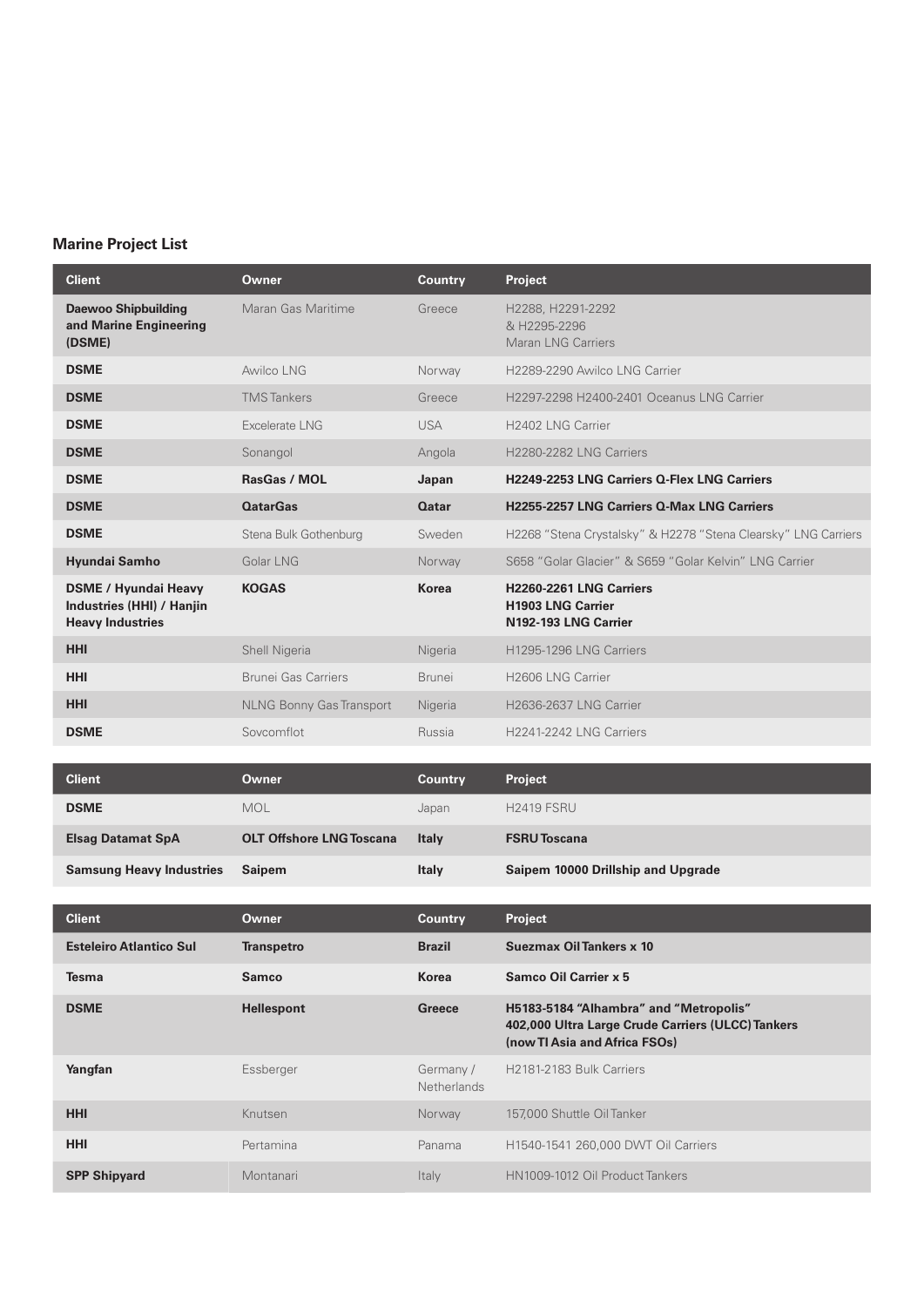# **Marine Project List**

| <b>Client</b>                         | Owner     | <b>Country</b> | <b>Project</b>                                      |
|---------------------------------------|-----------|----------------|-----------------------------------------------------|
| <b>Valles Steamship</b>               | Valles    | Canada         | "Sea Frontier" & "Sea Meridian" Chemical Tankers    |
| <b>Hyundai Mipo Dockyard</b><br>(HMD) | Montanari | Italy          | H0032-0033 and H0103-0104<br>35,000 Chemical Tanker |
| <b>HMD</b>                            | D'Alesio  | Italy          | H0353-354 35,000 DWT Product / Chemical Tankers     |
| <b>Protobase</b>                      | Total     | Congo          | N'Kossa Production Barge                            |

| <b>Client</b>           | Owner                | <b>Country</b> | <b>Project</b>                                                                  |
|-------------------------|----------------------|----------------|---------------------------------------------------------------------------------|
| <b>DSME</b>             | Neptune Orient Lines | Singapore      | H4240-4249 H4260-4261 9,200 TEU Container Vessels                               |
| <b>HHI</b>              | Hapag Lloyd          | Germany        | H2497-2500 Container Vessels                                                    |
| <b>VT Halter Marine</b> | Pasha Hawaii         | <b>USA</b>     | Hull No 433-2005 "MV Marjorie C"                                                |
| <b>Uljanik Shipyard</b> | Inarme               | Italy          | NB482 "Grande Togo" & NB483 "Grande Costa d'Avorio"<br>Container / Car Carriers |
| <b>Uljanik Shipyard</b> | Grimaldi Group       | Italy          | NB472-476 Container / Car Carriers                                              |
| <b>Uljanik Shipyard</b> | Ray Car Carriers     | <b>UK</b>      | NB466 "Opal Leader" Car Carrier                                                 |
| <b>AMO Safety</b>       | Cosco Shipyard       | China          | Cargo Vessels x 5                                                               |
| <b>HHI</b>              | <b>Hapag Lloyd</b>   | Germany        | H1793-95 8,600 TEU Container Carriers                                           |

| <b>Client</b>                      | Owner                              | <b>Country</b>       | Project                                                                        |
|------------------------------------|------------------------------------|----------------------|--------------------------------------------------------------------------------|
| <b>DSME</b>                        | Technip / Odebrecht /<br>Petrobras | <b>Brazil</b>        | H3403-3404 Multipurpose Subsea Construction Vessels                            |
| <b>Brodogradiliste Kraljevica</b>  | <b>WightLink</b>                   | <b>UK</b>            | Isle of Wight Ferries x 3                                                      |
| <b>Remontowa Shipyard</b>          | Caledonian<br>MacBrayne            | <b>UK</b>            | Calmac 3 Ferry                                                                 |
| <b>JSC SAIT Marine</b>             | GosMorSpasSlujba                   | Russia / Far<br>East | Multipurpose Salvage Vessels x 2                                               |
| Acergy                             | Acergy                             | Asia Pacific         | <b>Toisa Proteus Expansion (Heavy</b><br>Construction and Dive Support Vessel) |
| <b>Radio Holland Singapore</b>     | <b>BP Shipping Ltd</b>             | Singapore            | H145-148 Platform Support Vessels                                              |
| <b>Vard Braila</b>                 | Caspian Offshore Construction      | Kazakhstan           | Mangystau 1/2/3 Fire Fighting Vessels                                          |
| <b>SCAN Geophysical</b>            | <b>SCAN Geophysical</b>            | Norway               | "Stigandi" Research Vessel                                                     |
| <b>INP Heavy Industries Co Ltd</b> | Swire Pacific Offshore             | Singapore            | H1126-1129 Supply Boat                                                         |
| <b>HMD</b>                         | Alcatel                            | France               | H0001-0003 Cable Layer Ship                                                    |
| <b>Technip</b>                     | Technip Offshore UK Ltd            | <b>UK</b>            | "Deep Blue" Pipelay Vessel                                                     |
| <b>British Antarctic Shipping</b>  | <b>British Antarctic Shipping</b>  | <b>UK</b>            | James Clark Ross Ice Class Research Vessel                                     |